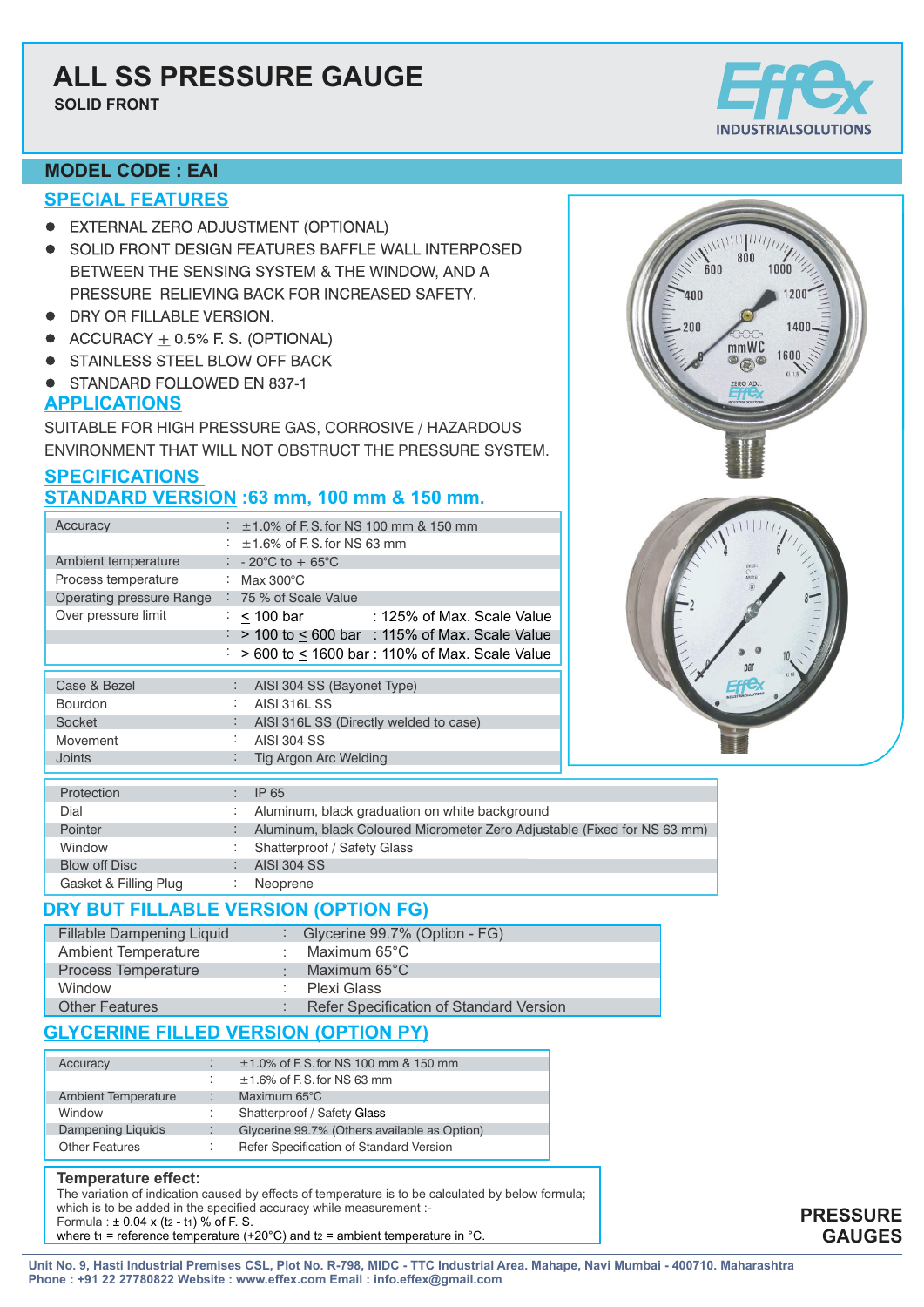# **ALL SS PRESSURE GAUGE**

**BOURDON TYPE**



**PRESSURE GAUGES**

### **MODEL CODE : EAI**



Notes : **•** Drawings are not to scale. **•** All Dimensions are in mm . **•** NS = Nominal Seze

**•** Weights mentioned are approximate and for standard product. Weight can be different after selection of options.

### **RANGE TABLE**

Note : Effex offers National / International Scales like kPa, MPa, bar, psi, kg/cm<sup>2</sup> & Dual Scale like kPa with psi, kPa with bar, bar with psi or Equivalent scales as per the requirement can be provided on request.

Following are the example tables for kg/cm<sup>2</sup> or bar & psi scales

### **PRESSURE RANGE**

| <b>SINGLE SCALE</b> (kg/cm <sup>2</sup> or bar) |                    |  |                 |                    |       |         |                    |  |  |  |
|-------------------------------------------------|--------------------|--|-----------------|--------------------|-------|---------|--------------------|--|--|--|
| $0/0.6*$                                        | 0/4                |  | 0/25            |                    |       | 0/160   | $0/1000*$          |  |  |  |
| 0/1                                             | 0/6                |  |                 | 0/40               |       | 0/250   | $0/1600*$          |  |  |  |
| 0/1.6                                           | 0/10               |  |                 | 0/60               |       | 0/400   | $0/2100*$          |  |  |  |
| 0/2.5                                           | 0/16               |  | 0/100           |                    | 0/600 |         |                    |  |  |  |
| DUAL SCALE ( psi with kg/cm <sup>2</sup> )      |                    |  |                 |                    |       |         |                    |  |  |  |
| psi                                             | kg/cm <sup>2</sup> |  | psi             | kg/cm <sup>2</sup> |       | psi     | kg/cm <sup>2</sup> |  |  |  |
| 0/15                                            | 0/1                |  | 0/400           | 0/28               |       | 0/4000  | 0/280              |  |  |  |
| 0/30                                            | 0/2                |  | 0/500           | 0/35               |       | 0/5000  | 0/350              |  |  |  |
| 0/60                                            | 0/4                |  | 0/600           | 0/40               |       | 0/6000  | 0/400              |  |  |  |
| 0/100                                           | 0/7                |  | 0/70<br>0/1000  |                    |       | 0/10000 | $0/700*$           |  |  |  |
| 0/150                                           | 0/10               |  | 0/1500<br>0/100 |                    |       | 0/15000 | $0/1000*$          |  |  |  |
| 0/220                                           | 0/16               |  | 0/160<br>0/2200 |                    |       | 0/22000 | $0/1600*$          |  |  |  |
| 0/300                                           | 0/20               |  | 0/3000          | 0/200              |       | 0/30000 | $0/2000*$          |  |  |  |

 **\* Applicable for NS 100 mm & 150 mm only.**

**Unit No. 9, Hasti Industrial Premises CSL, Plot No. R-798, MIDC - TTC Industrial Area. Mahape, Navi Mumbai - 400710. Maharashtra Phone : +91 22 27780822 Website : www.effex.com Email : info.effex@gmail.com**